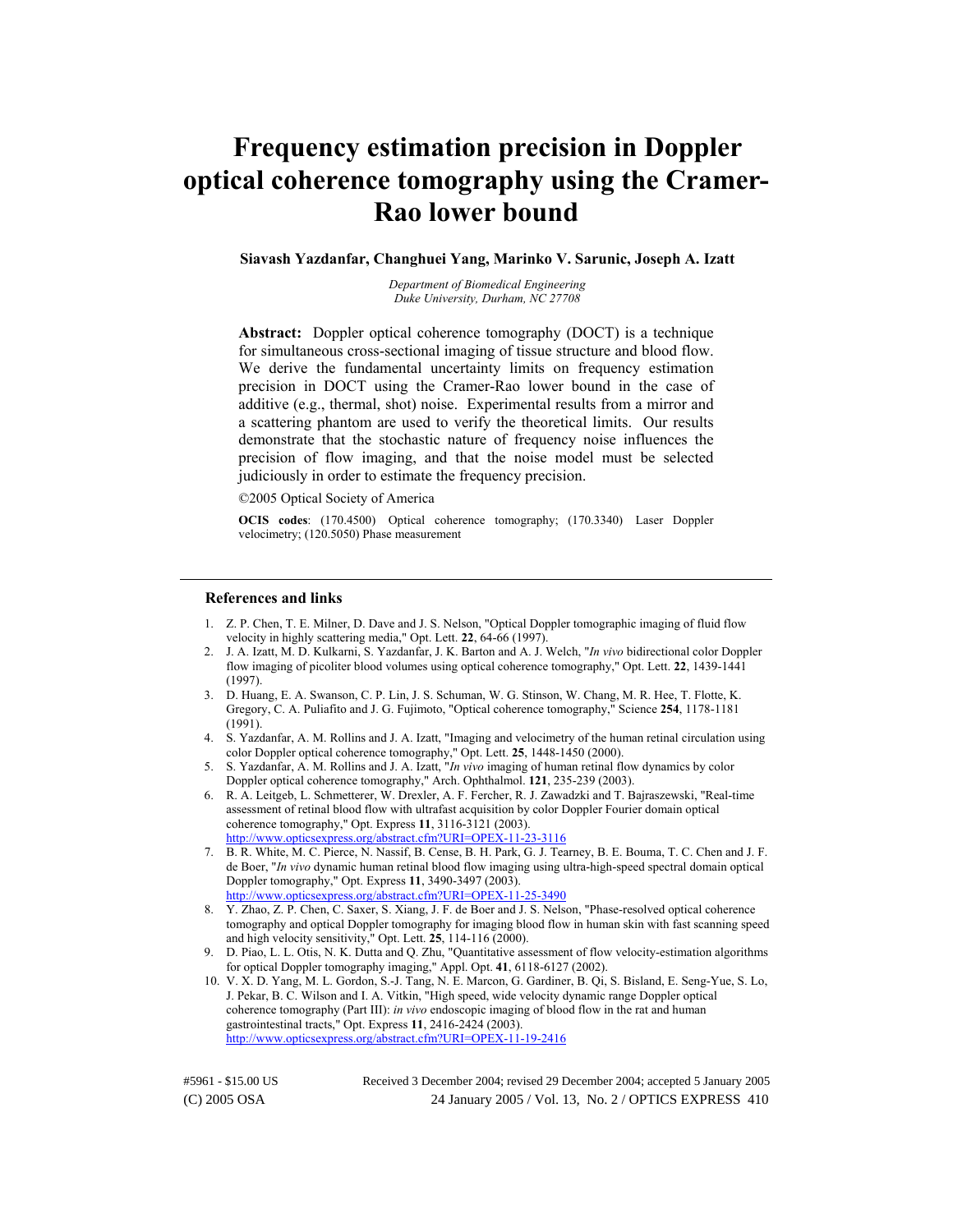- 11. Y. Imai and K. Tanaka, "Direct velocity sensing of flow distribution based on low-coherence interferometry," J. Opt. Soc. Am. A **16**, 2007-2012 (1999).
- 12. S. Yazdanfar, M. D. Kulkarni and J. A. Izatt, "High resolution imaging of *in vivo* cardiac dynamics using color Doppler optical coherence tomography," Opt. Express **1**, 424-431 (1997). <http://www.opticsexpress.org/abstract.cfm?URI=OPEX-1-13-424>
- 13. S. Yazdanfar and J. A. Izatt, "Self-referenced Doppler optical coherence tomography," Opt. Lett. **27**, 2085- 2087 (2002).
- 14. H. L. Van Trees, *Detection, estimation, and modulation theory, Pt. 1* (John Wiley & Sons, New York, 1968).
- 15. L. L. Scharf, *Statistical signal processing: Detection, estimation, and time series analysis* (Addison-Wesley Publishing Co., Reading, MA, 1991).
- 16. J. W. Goodman, *Statistical Optics* (John Wiley & Sons, Inc., Hoboken, NJ, 1985).
- 17. M. Bashkansky and J. Reintjes, "Statistics and reduction of speckle in optical coherence tomography," Opt. Lett. **25**, 545-547 (2000).
- 18. M. D. Kulkarni, T. G. van Leeuwen, S. Yazdanfar and J. A. Izatt, "Velocity estimation accuracy and frame rate limitations in color Doppler optical coherence tomography," Opt. Lett. **23**, 1057-1059 (1998).
- 19. A. M. Rollins, S. Yazdanfar, J. K. Barton and J. A. Izatt, "Real-time *in vivo* color Doppler optical coherence tomography," J. Biomed. Opt. **7**, 123-129 (2002).
- 20. V. X. D. Yang, M. L. Gordon, B. Qi, J. Pekar, S. Lo, E. Seng-Yue, A. Mok, B. C. Wilson and I. A. Vitkin, "High speed, wide velocity dynamic range Doppler optical coherence tomography (Part I): System design, signal processing, and performance," Opt. Express **11**, 794-809 (2003). <http://www.opticsexpress.org/abstract.cfm?URI=OPEX-11-7-794>
- 21. D. A. Boas, K. K. Bizheva and A. M. Siegel, "Using dynamic low-coherence interferometry to image Brownian motion within highly scattering media," Opt. Lett. **23**, 319-321 (1998).

### **1. Introduction**

Doppler optical coherence tomography (DOCT) [1,2] enables the simultaneous imaging of structure and blood flow with high spatial ( $\sim$ 10  $\mu$ m) and velocity ( $\sim$ 10-100  $\mu$ m/s) resolution in the microvasculature of living tissues. Structural imaging is performed by monitoring the amplitude of interference between light reflected from a sample and a reference reflector [3]. The phase of the interferometric data contains information regarding the sample and reference Doppler frequencies [2], and has been used for depth-resolved blood flow measurement in human retina [4-7], skin [8,9] and gastrointestinal tract [10].

DOCT operates as a heterodyne optical receiver as shown schematically in Fig. 1. The component of the heterodyne detector current resulting from interference between light returning from the reference mirror and a given scatterer in the sample is given by [2]

$$
s(t) = A(t)\cos[2\pi(f_r - f_s)t + \beta(t)],
$$
\n(1)

where  $A(t)$  is the time-dependent amplitude of the interferogram used in conventional OCT images,  $f<sub>r</sub>$  is the fixed Doppler frequency induced by the reference arm scanning,  $f<sub>s</sub>$  is the Doppler frequency owing to motion (e.g., flow) in the sample arm, and the phase term  $\beta(t)$ is a term describing the axial position of the scatterer and phase drifts in the interferometer incurred over the observation time. It is often assumed that the contribution of noise to  $\beta(t)$ is minimal and invariant over the observation time, although this assumption may be invalid during measurement of low velocities.

Quantitative analysis of the phase component arising from the sample arm determines the axial velocity component of flowing scatterers. Analytical techniques for measuring the transverse velocity component have also been described [11]. The DOCT interferometric signal demodulated at the reference arm Doppler frequency is given by

$$
s(t) = A(t)\cos[2\pi f_s t + \beta(t)], \quad 0 \le t \le t_0
$$
 (2)

(C) 2005 OSA 24 January 2005 / Vol. 13, No. 2 / OPTICS EXPRESS 411 #5961 - \$15.00 US Received 3 December 2004; revised 29 December 2004; accepted 5 January 2005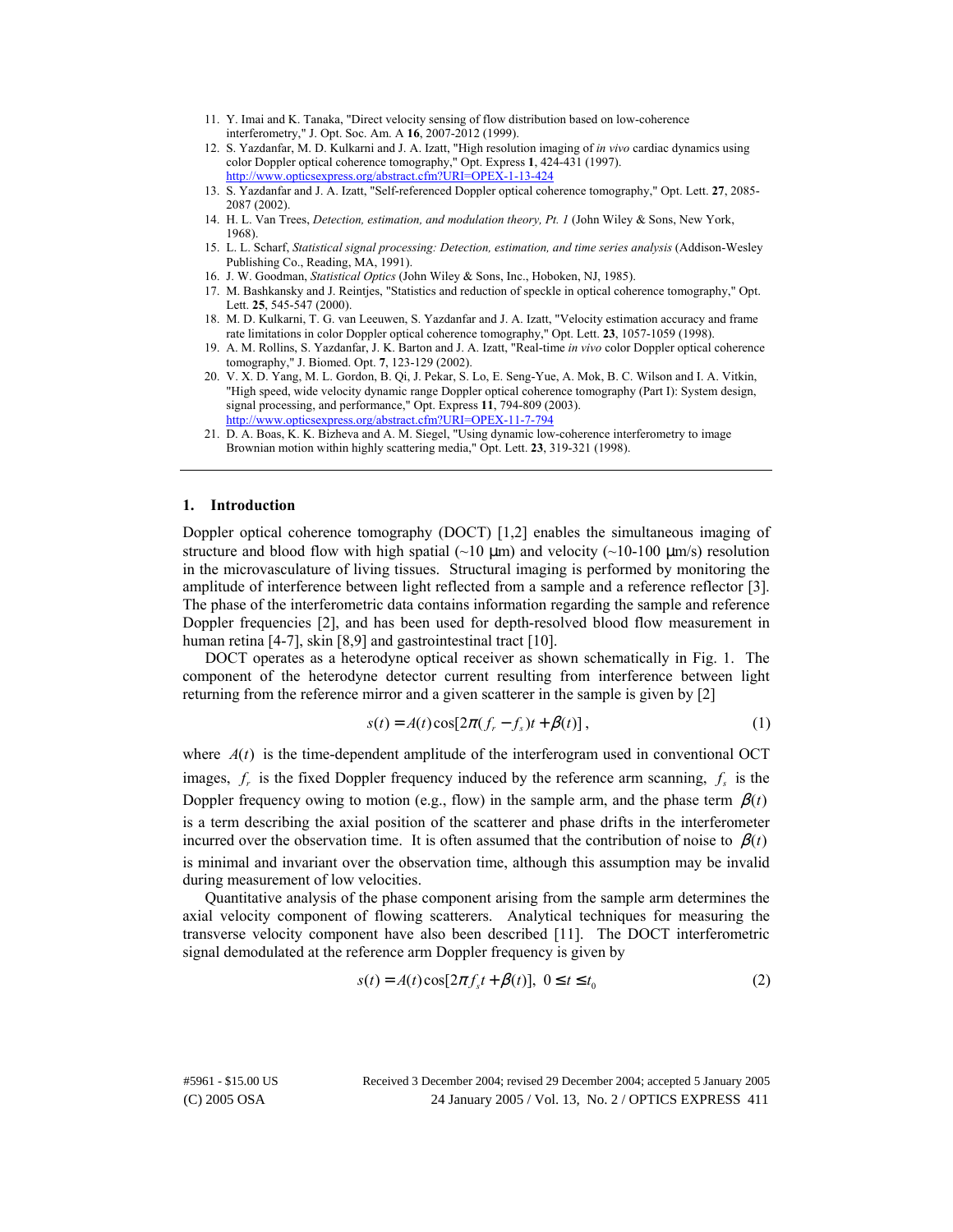where  $t_0$  is the observation time used to estimate flow, and the constant relative phase accrued by the demodulation process is ignored. This single frequency model is valid and widely used in DOCT [1,2].

Since the microcirculation is composed of small blood vessels with low volumetric flow rates, the ability of DOCT to detect blood flow in capillaries is determined by the spatial and velocity resolutions of the imaging system. Whereas the coherence length of the light source and the beam spot size in the sample determine the axial and transverse spatial resolutions [3], respectively, the smallest resolvable Doppler frequency  $(f_s^{\min})$  determines the velocity resolution. As a first approximation,  $f_s^{\text{min}}$  has been estimated as being inversely proportional to the observation time [2,12]:

$$
f_s^{\min} = \frac{1}{t_0} \tag{3}
$$

This quantity, also known as the Fourier limit, can be interpreted as the lowest frequency harmonic captured during the observation time. In practice, however, a full period of this harmonic need not be collected for accurate frequency estimation. If the local image signalto-noise ratio (SNR) is sufficiently high (e.g., resulting from a bright reflection from the sample) the frequency precision may surpass the Fourier limit. This effect has been confirmed experimentally in previous DOCT measurements [13].

It is well known in remote sensing technologies such as radar and sonar that the ability to estimate a frequency depends upon both the statistical properties of noise at the receiver and the estimator used to determine the frequency [14]. The Cramer-Rao lower bound (CRLB) is used to determine the lowest bound on the performance of an unbiased estimator. Here we derive, via the CRLB, the fundamental uncertainty limits on frequency estimation precision in DOCT. The limits are verified with experiments using a highly scattering phantom.

#### **2. Theory**

Frequency precision is determined by the quality of the estimate, given by its variance. The variance of an unbiased estimate  $\hat{\alpha}$  of a parameter  $\alpha$  is given by the CRLB [14,15]:

$$
Var\left[\hat{\alpha}(\bar{R}) - \alpha\right] \ge \left(E\left\{\left[\frac{\partial \ln p(\bar{R} \mid \alpha)}{\partial \alpha}\right]^2\right\}\right)^{-1}
$$
(4)

where  $E\{\cdot\}$  denotes the expected value and  $p(\overline{R}|\alpha)$  is the likelihood of having observed the data vector  $\overline{R}$  given  $\alpha$ . The receiver signal  $r(t)$  can be modeled as the summation of an ideal signal  $s(t, \alpha)$  and noise  $n(t)$ :

$$
r(t) = s(t, \alpha) + n(t) \tag{5}
$$

In the case that  $n(t)$  is Gaussian and purely additive (e.g., thermal or shot noise), the variance of an estimate is given by [14]

$$
\sigma_{\hat{\alpha}}^2 \ge \left(\frac{1}{N_0} \int_0^{t_0} \left[\frac{\partial s(t,\alpha)}{\partial \alpha}\right]^2 dt\right)^{-1}
$$
(6)

where  $N_0$  is the noise energy spectral density. The maximum-likelihood estimator satisfies the equality condition in Eq. (6). For the signal of Eq. (2), assuming a uniform signal amplitude distribution, the variance of the estimate  $\hat{f}$  of the sample arm Doppler frequency is

(C) 2005 OSA 24 January 2005 / Vol. 13, No. 2 / OPTICS EXPRESS 412 #5961 - \$15.00 US Received 3 December 2004; revised 29 December 2004; accepted 5 January 2005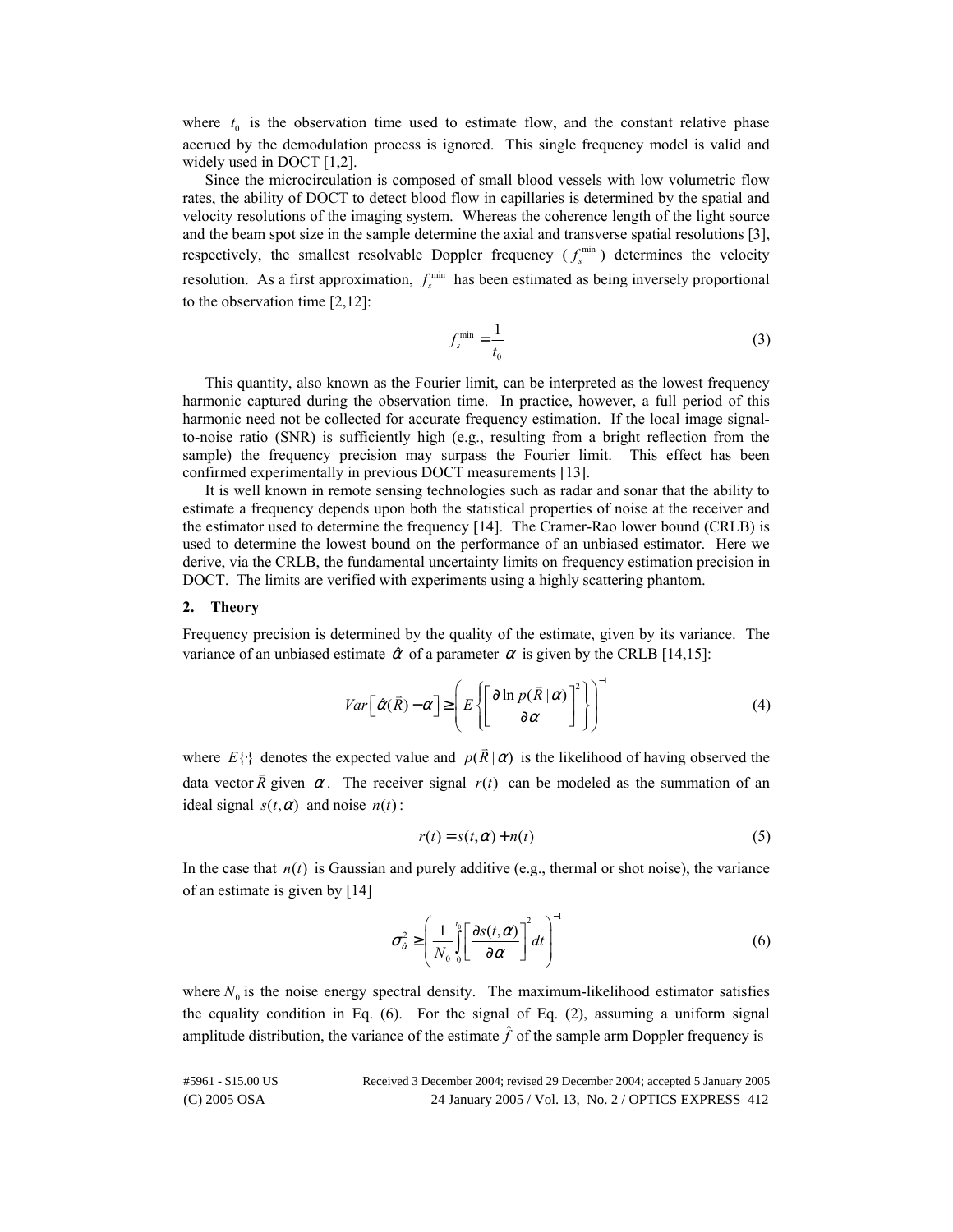$$
\sigma_{\hat{f}}^2 \ge \left(\frac{2\pi^2}{3} \frac{A^2}{N_0} t_0^2\right)^{-1}
$$
 (7)

The minimum resolvable Doppler frequency is equal to the standard deviation of the estimator,  $\sigma_{\hat{f}}$ , evaluated at the equality in Eq. (7). Since  $SNR \sim A^2/N_0$ , the frequency precision improves with increasing signal-to-noise ratio

$$
f_s^{\min} \approx \sigma \propto \frac{1}{t_0 \sqrt{SNR}}
$$
 (8)

The additive-noise-only model is incomplete when imaging a turbid sample. In this case, the sampling volume at each axial position in the image contains several scatterers, each of which contributes a random phase term  $\beta(t)$ . If this term is uniformly distributed between 0 and  $2\pi$ , the probability density function of the detected complex signal is the well-known circular Gaussian distribution present in speckle statistics [16,17], and can be interpreted as multiplicative noise. The contribution of speckle to frequency estimation has previously [18] been described by an empirical constant, related to the width of the frequency spectrum, multiplied by the Fourier limit.

#### **3. Methods**

In order to experimentally verify the relationship in Eq. (7), we measured the standard deviation of the frequency estimate as a function of image signal-to-noise ratio. A schematic of the DOCT system is shown in Fig. 1. A superluminescent diode with a 24.5 nm bandwidth centered at  $\lambda_0$  = 826 nm (resulting in a free space theoretical axial resolution of 12.3  $\mu$ m) illuminated the interferometer. Reference arm scanning was performed with a retroreflecting mirror mounted on a galvanometer scanning linearly at  $33.8$  mm/s ( $\sim$ 7 lines/s). The sample consisted of either a stationary mirror or an intravenous fat emulsion (Liposyn, 0.8% solid) commonly used as a scattering phantom. The sample arm light was focused to a spot size of  $\sim$ 9  $\mu$ m. Using a nominally stationary sample ensured that any residual sample arm Doppler frequency resulted primarily from receiver noise, although mechanical vibrations may also contribute to noise.



Fig. 1. Fiber-optic, time-domain Michelson interferometer used to measure the frequency precision of Doppler OCT. BPF, band-pass filter; A/D, analog-to-digital converter; I, Q, in-phase and quadrature signal components after demodulation.

Interference between light backreflected from the reference and sample arms was detected with a silicon photodetector. The resulting output signal was demodulated at the Doppler frequency  $(f_r = 81.8 \text{ kHz})$  induced by the reference arm motion. The demodulated

(C) 2005 OSA 24 January 2005 / Vol. 13, No. 2 / OPTICS EXPRESS 413 #5961 - \$15.00 US Received 3 December 2004; revised 29 December 2004; accepted 5 January 2005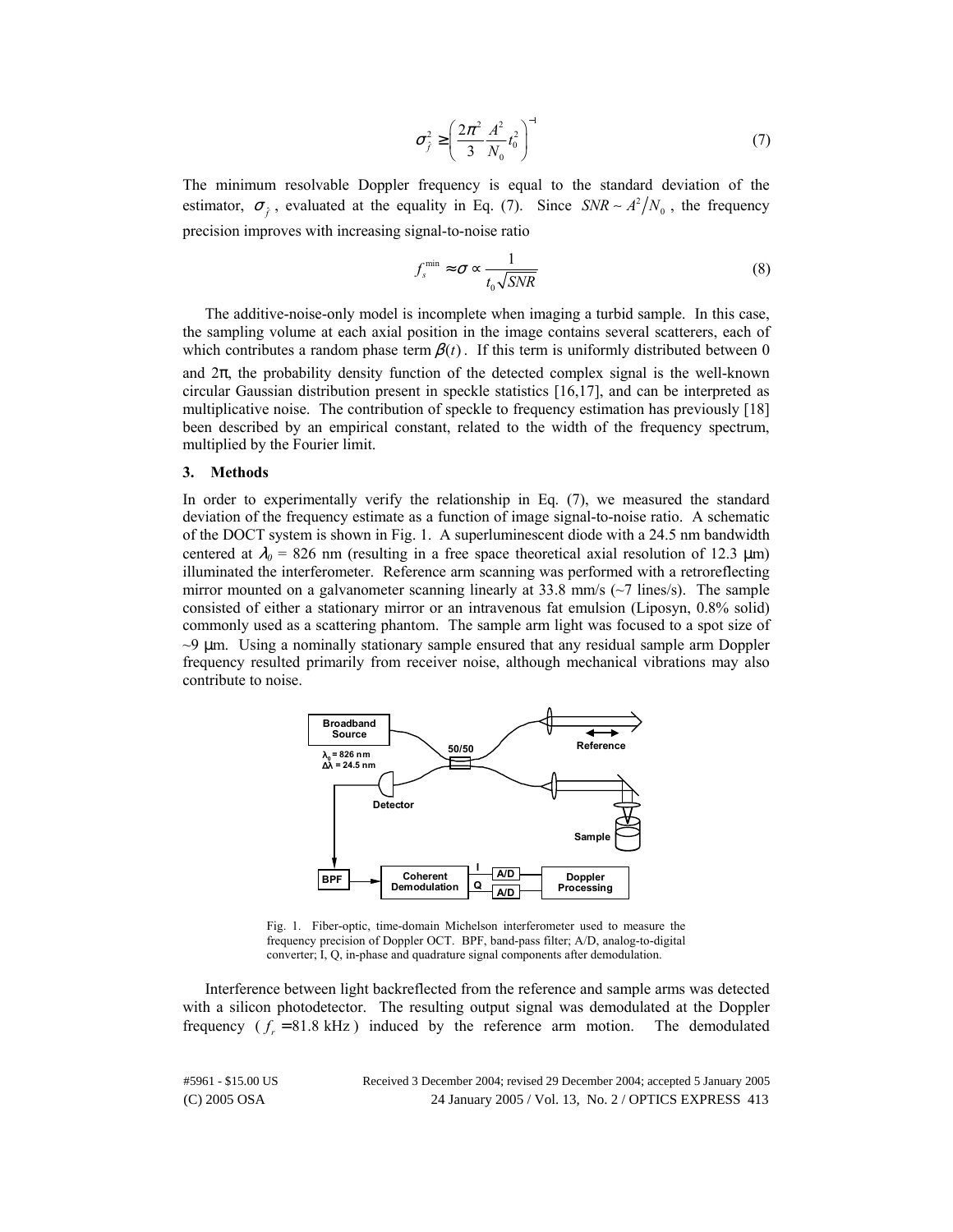quadrature components were digitized for off-line Doppler processing using an autocorrelation algorithm [13,19]. The sample arm Doppler frequency  $f_s = \phi(\tau)/2\pi\tau$  was determined by the phase  $\phi(\tau)$  of the autocorrelation of axial scans

$$
R(\tau) = |R(\tau)| \exp[-i\phi(\tau)] \equiv \langle s^*(t)s(t+\tau) \rangle \tag{9}
$$

evaluated at a single delay (lag)  $\tau = \tau_{\text{PIXEL}}$ , the pixel sampling time. Angular brackets denote ensemble averaging, implemented by a second-order low-pass Bessel filter. The observation time  $t_0$  used to calculate the theoretical frequency precision corresponds to the response time of the filter. For each image, the frequency precision was measured by calculating the standard deviation of  $f<sub>s</sub>$  at each axial location for 100 line-scans. The local SNR was measured by dividing the average signal at each axial pixel by the standard deviation of the image noise in a region of interest that contained no signal. The procedure for calculating the frequency precision and SNR is summarized in Fig. 2.



Fig. 2. Algorithm for calculating frequency precision and signal-to-noise ratio (SNR). The OCT reflectance image of Liposyn is shown on the left, with the arrow indicating the direction of the incident beam. The standard deviation of the noise is calculated in the region of interest (ROI) located outside of the sample. At each axial position, the average signal value across 100 scans is measured and divided by the noise to measure local SNR. At the same depth, the variance of the Doppler frequency (right) is measured and compared to the theoretical frequency precision.

### **4. Results and discussion**

The frequency precision was measured using a stationary mirror in the sample arm. Since the signal arises from a single reflection, this case ensures that predominantly additive receiver noise dominates. The frequency precision as a function of SNR for the additive noise condition is plotted in Fig. 3(a) in comparison to the Fourier limit  ${Eq. (3)}$  and CRLB  ${Eq. }$ (7)}. For all SNR values, the measured frequency precision exceeded the Fourier limit by as much as an order of magnitude, but consistently satisfied the CRLB. The measured precision indicates an inverse dependence on SNR, as predicted by the CRLB. At the highest SNR values, the precision appears to plateau, suggesting a systematic noise source that is not accounted for. Nevertheless, Eq. (7) appears to be a more accurate measure of frequency precision in DOCT in the case of additive noise.

Next, the frequency precision was measured from a sample consisting of scattering lipid particles. In contrast to the previous experiment that contained a single specular reflection, the sampling volume at each axial position in the image contained several scatterers, each of which contributes a scattered phase term. The stochastic interference of these phase terms at the detector results in multiplicative noise in the form of speckle. As shown in Fig. 3(b), the standard deviation of the frequency estimate relative to the theoretical limits is much greater in the scattering medium than in the specular reflection. At no point does the experimental

(C) 2005 OSA 24 January 2005 / Vol. 13, No. 2 / OPTICS EXPRESS 414 #5961 - \$15.00 US Received 3 December 2004; revised 29 December 2004; accepted 5 January 2005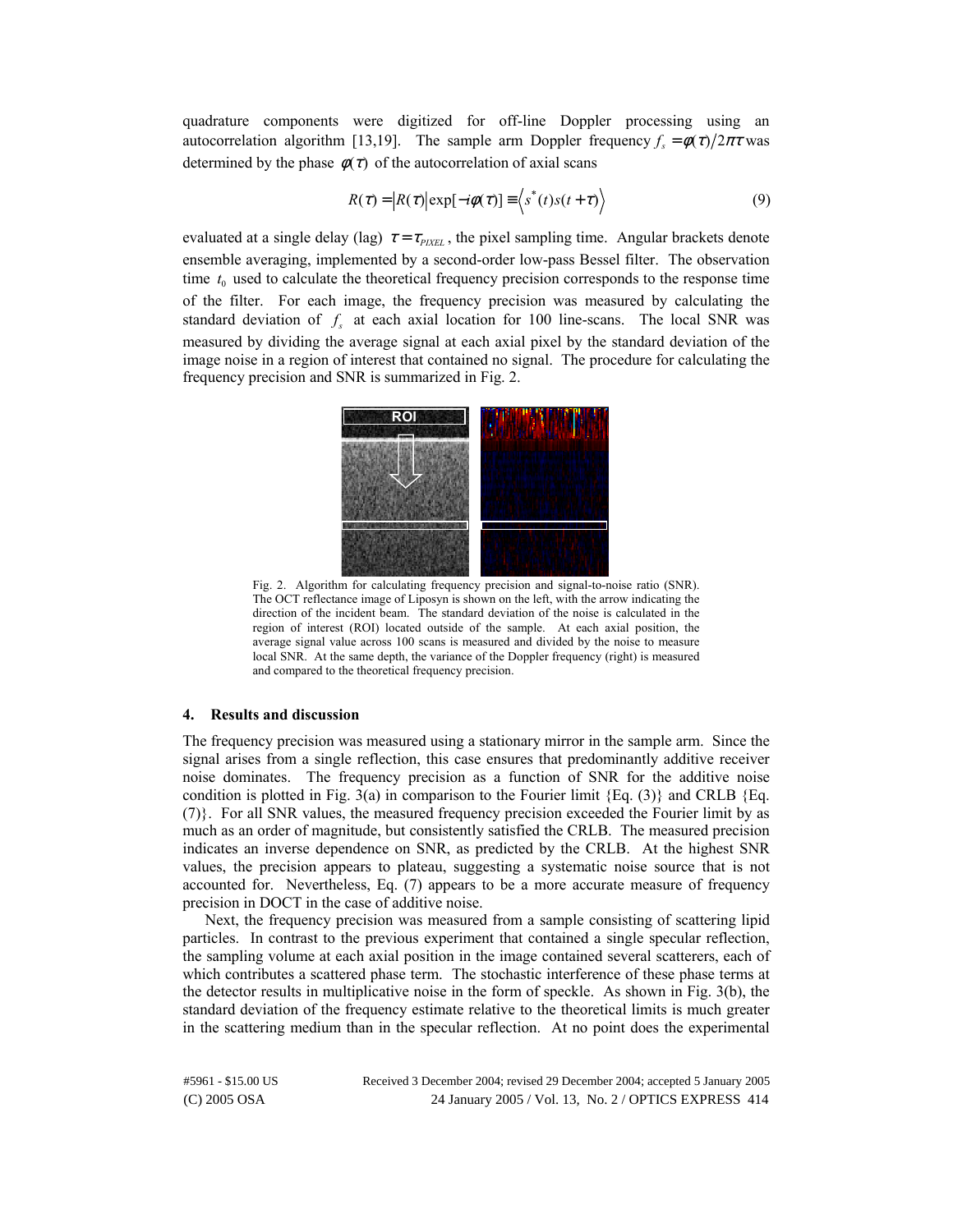data exceed the Fourier limit, although it should be noted that the SNRs were considerably lower than the previous experiment. This experiment suggests that at low SNR the Fourier limit is a useful rule-of-thumb estimate of the frequency precision, although it is not strictly accurate and fails to account for the SNR-dependence of the estimate. The inverse dependence of DOCT frequency precision on image SNR has also been observed by others [20]. Additionally, these results indicate that the additive model, combined with the assumption of constant signal amplitude, fail to account for the speckle noise in a turbid medium. The CRLB may also be derived using relevant models that more closely approximate the signal in the presence of multiplicative noise.

In a turbid sample, another potential source of uncertainty in measurement of the Doppler frequency is due to Brownian motion of scatterering particles. In an aqueous solution, this Brownian motion component results in a frequency broadening of [21]

$$
\Omega = 16 \left( \pi / \lambda_0 \right)^2 D_T \quad \text{[rad/s]}
$$
 (10)

where  $D_T = k_B T / 3\pi\eta a$  is the translational diffusion coefficient,  $k_B$  is Boltzmann's constant, *T* is the temperature,  $\eta$  is the viscosity of the fluid, and *a* is the particle diameter. Considering the average size *a* ∼ 400 nm of fat particles in Liposyn, resulting in  $D_T \sim 1.1 \times 10^{-8}$  cm<sup>2</sup>/s, the spectral uncertainty due to Brownian motion is approximately 40 Hz. Since frequency resolutions in DOCT on the order of 1 Hz have been demonstrated [13], the Brownian effect can considerably affect Doppler frequency estimates in high frequencyresolution DOCT measurements, such as those for which the processing is performed across sequential scans [6-8,13,20]. However, *in vivo* applications are typically less sensitive to this error source, since the dominant scatterer in blood vessels is the red blood cell ( $a \sim 6 - 8 \,\mu m$ ) resulting in  $\Omega/2\pi \sim 2-3$  Hz. Finally, since the thermal noise in two distinct detector channels is statistically uncorrelated, we anticipate that the CRLB will hold even in the case of phase-referenced interferometric detection of DOCT [13].



Fig. 3. Experimental and theoretical frequency standard deviation (SD) versus SNR for A) additive noise only and B) both additive and multiplicative (speckle) noise. The observation time was different for the two experiments, resulting in different theoretical limits. The inset of A), magnifying lower SNR values on a log-log scale, suggests that the autocorrelation algorithm used to estimate frequency is a maximum likelihood estimator. CRLB, Cramer-Rao lower bound based on the additive model of Eqs. (2) and (5).

In conclusion, the Cramer-Rao lower bound was applied to estimation of frequency precision in DOCT. It was shown that the stochastic nature of frequency noise determines the ability to accurately estimate velocity for blood flow imaging. In the absence of multiplicative noise, the CRLB consistently exceeded the Fourier limit. Experiments in a scattering phantom verified that the variance of the frequency estimate decreases monotonically with the local signal-to-noise ratio. The CRLB can be used to determine the

(C) 2005 OSA 24 January 2005 / Vol. 13, No. 2 / OPTICS EXPRESS 415 #5961 - \$15.00 US Received 3 December 2004; revised 29 December 2004; accepted 5 January 2005